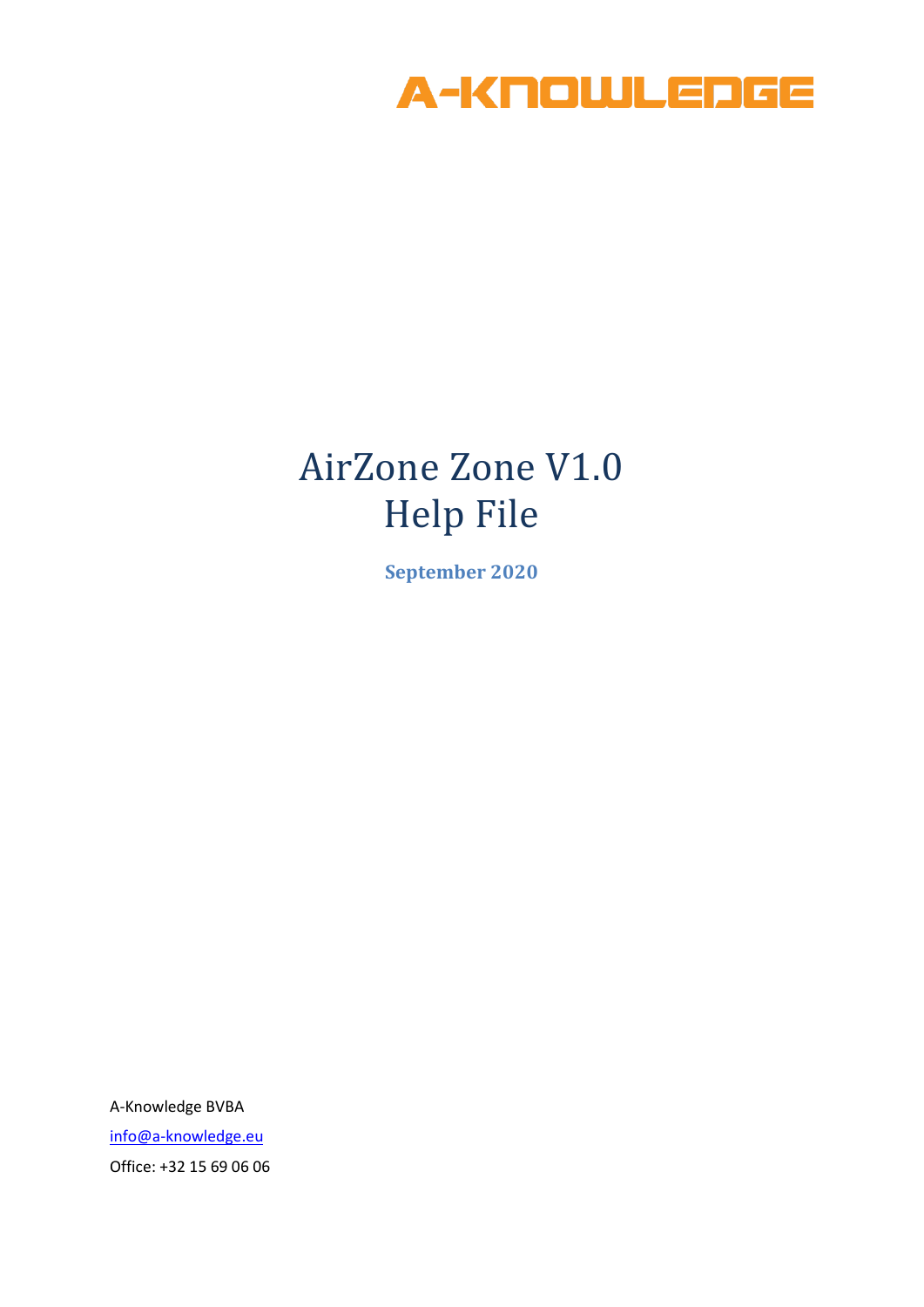

#### **Document Details**

| <b>Title</b> | AirZone Zone V1.0 Help File                       |
|--------------|---------------------------------------------------|
| Author       | Niko Brasseur<br>Developer<br>niko@a-knowledge.eu |
| Reference    | AirZone Zone V1.0 Help File                       |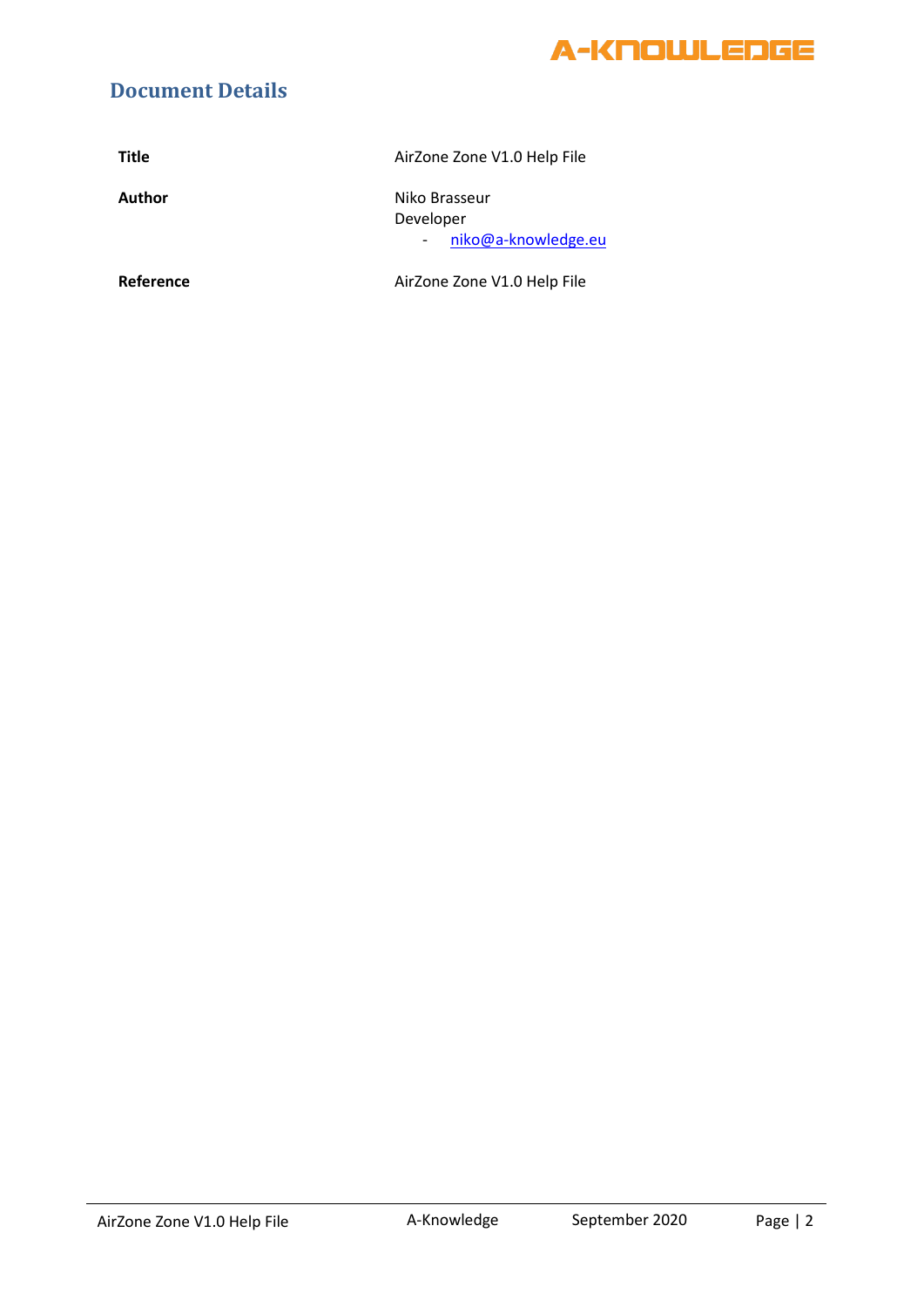#### A-KNOUJLEDGE

| This module is property of A-Knowledge (www.a-<br>knowledge.eu) and is provided to you per Standard License.<br>You may use any number of instances of a Standard<br>Licensed module in any number of your projects. You may<br>not use the module in any way that is not specifically<br>allowed by this Agreement. Without limiting the generality<br>copy, reproduce, distribute, publish or resell this<br>module, any portion of it or modified versions of<br>rent, lease, timeshare or sub license this module or<br>place this module or any of its parts on any form of<br>online or publicly accessible internet service;<br>This module is written in SIMPL# so make sure you also<br>copy the "AirZone.clz" file in your project folder.<br>Please refer to the "AirZone Demo Program" for correct<br>use. This module is only supported on 3-series control<br>This module is part of a series of 3 modules needed to<br>control an AirZone HVAC system with Crestron:<br>You will need one instance of this module in your program.<br>It allows you to define the IP address and parameters of the<br>An AirZone installation consists out of one or more AirZone<br>systems. You will need one instance of this module per<br>AirZone system. The demo program only shows one<br>system, but depending on your installation you can add<br>An AirZone system consists out of one or more AirZone<br>zones. You will need one instance of this module per |
|--------------------------------------------------------------------------------------------------------------------------------------------------------------------------------------------------------------------------------------------------------------------------------------------------------------------------------------------------------------------------------------------------------------------------------------------------------------------------------------------------------------------------------------------------------------------------------------------------------------------------------------------------------------------------------------------------------------------------------------------------------------------------------------------------------------------------------------------------------------------------------------------------------------------------------------------------------------------------------------------------------------------------------------------------------------------------------------------------------------------------------------------------------------------------------------------------------------------------------------------------------------------------------------------------------------------------------------------------------------------------------------------------------------------------------------------------------------------------|
|                                                                                                                                                                                                                                                                                                                                                                                                                                                                                                                                                                                                                                                                                                                                                                                                                                                                                                                                                                                                                                                                                                                                                                                                                                                                                                                                                                                                                                                                          |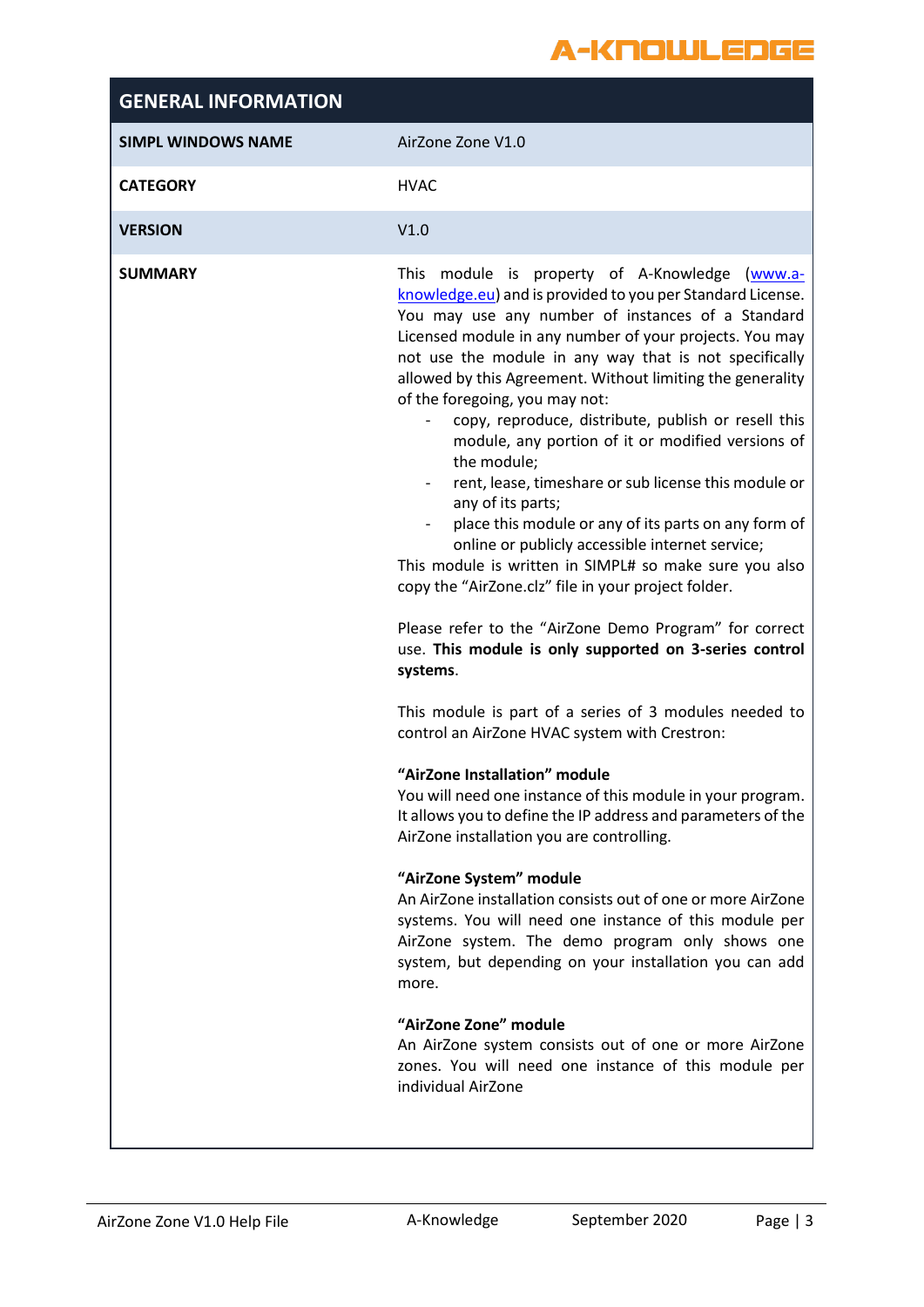|                                   | If you encounter any problems implementing this module,<br>please don't hesitate to contact us at info@cresmods.com.<br>Your feedback is highly appreciated.                                                                                                                                |
|-----------------------------------|---------------------------------------------------------------------------------------------------------------------------------------------------------------------------------------------------------------------------------------------------------------------------------------------|
|                                   | By installing or using A-Knowledge software, you agree to<br>be bound by the terms of our agreement as described in<br>our terms and conditions at www.cresmods.com If you do<br>not agree, do not install or use A-Knowledge software. All<br>A-Knowledge software is copyright protected. |
| <b>CRESTRON HARDWARE REQUIRED</b> | 3-series control system                                                                                                                                                                                                                                                                     |
| <b>SETUP OF CRESTRON HARDWARE</b> | The demo program was written and tested on a CP3 with<br>X-Panel. The demo layout is written for XPanel 2.0 Smart<br>Graphics.                                                                                                                                                              |
| <b>CONTROL:</b>                   |                                                                                                                                                                                                                                                                                             |
| <b>ManualPoll</b>                 | Pulse to manually poll the AirZone zone for feedback                                                                                                                                                                                                                                        |
| <b>Setpoint</b>                   |                                                                                                                                                                                                                                                                                             |
| Setpoint.Up.Set                   | Pulse or press and hold to drive the setpoint up                                                                                                                                                                                                                                            |
| Setpoint.Down.Set                 | Pulse or press and hold to drive the setpoint down                                                                                                                                                                                                                                          |
| <b>Power</b>                      |                                                                                                                                                                                                                                                                                             |
| Power.On.Set                      | Pulse to turn the zone on                                                                                                                                                                                                                                                                   |
| Power.Off.Set                     | Pulse to turn the zone off                                                                                                                                                                                                                                                                  |
| <b>Stages</b>                     |                                                                                                                                                                                                                                                                                             |
| Stages.X.Set                      | Pulse to set the zone's stage                                                                                                                                                                                                                                                               |
| <b>Stages.AnalogValue.Set</b>     | Set the zone's stage:<br>$1d = Air$<br>$2d$ = Radiant<br>3d = Combined                                                                                                                                                                                                                      |
| <b>Modes</b>                      |                                                                                                                                                                                                                                                                                             |
| Modes.X.Set                       | Pulse to set the zone's mode                                                                                                                                                                                                                                                                |
| Modes.AnalogValue.Set             | Set the zone's mode:<br>$1d = Stop$<br>$-2d =$ Cooling<br>$3d$ = Heating<br>$4d = Fan$<br>$5d = Dry$                                                                                                                                                                                        |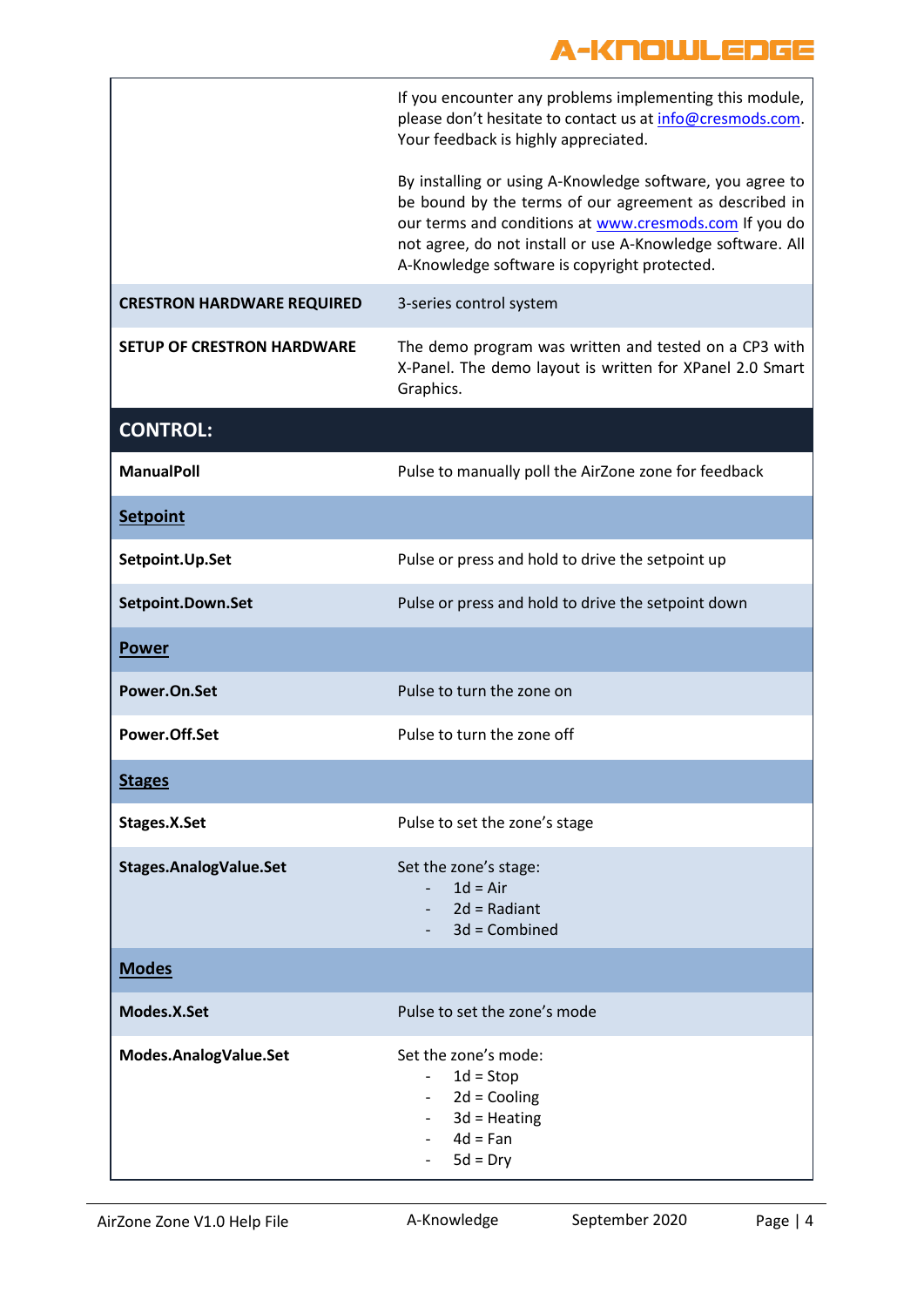|                                   | $(6d = Not used)$<br>$7d = Auto$                                                                          |
|-----------------------------------|-----------------------------------------------------------------------------------------------------------|
| <b>FanSpeeds</b>                  |                                                                                                           |
| FanSpeeds.X.Set                   | Pulse to set the zone's fanspeed                                                                          |
| FanSpeeds.AnalogValue.Set         | Set the zone's fanspeed:<br>$0d = Auto$<br>$\overline{\phantom{0}}$<br>1d to 7d = corresponding fan speed |
| <b>FEEDBACK:</b>                  |                                                                                                           |
| <b>Initialized</b>                | High when the module has successfully initialized.                                                        |
| <b>Polling</b>                    | High when the module is busy polling the AirZone system<br>for feedback                                   |
| <b>Name</b>                       | Shows the name of the zone                                                                                |
| <b>Unit.Celsius</b>               | High when the zone is set to use Celsius                                                                  |
| <b>Unit.Fahrenheit</b>            | High when the zone is set to use Fahrenheit                                                               |
| <b>Temperature</b>                |                                                                                                           |
| <b>Temperature</b>                | Serial representation of the current temperature                                                          |
| <b>Humidity</b>                   | Serial representation of the current humidity                                                             |
| <b>Control.Humidity.Available</b> | High when humidity is available                                                                           |
| Temperature.AnalogValue           | Analog representation of the current temperature                                                          |
| <b>Humidity.AnalogValue</b>       | Analog representation of the current humidity                                                             |
| <b>Setpoint</b>                   |                                                                                                           |
| <b>Setpoint</b>                   | Serial representation of the current setpoint                                                             |
| Setpoint.LimitLower               | Serial representation of the current setpoint minimum<br>value                                            |
| Setpoint.LimitUpper               | Serial representation of the current setpoint maximum<br>value                                            |
| Setpoint.LimitLower.Available     | High when a minimum setpoint value is available                                                           |
| Setpoint.LimitUpper.Available     | High when a maximum setpoint value is available                                                           |
| Setpoint.AnalogValue              | Analog representation of the current setpoint                                                             |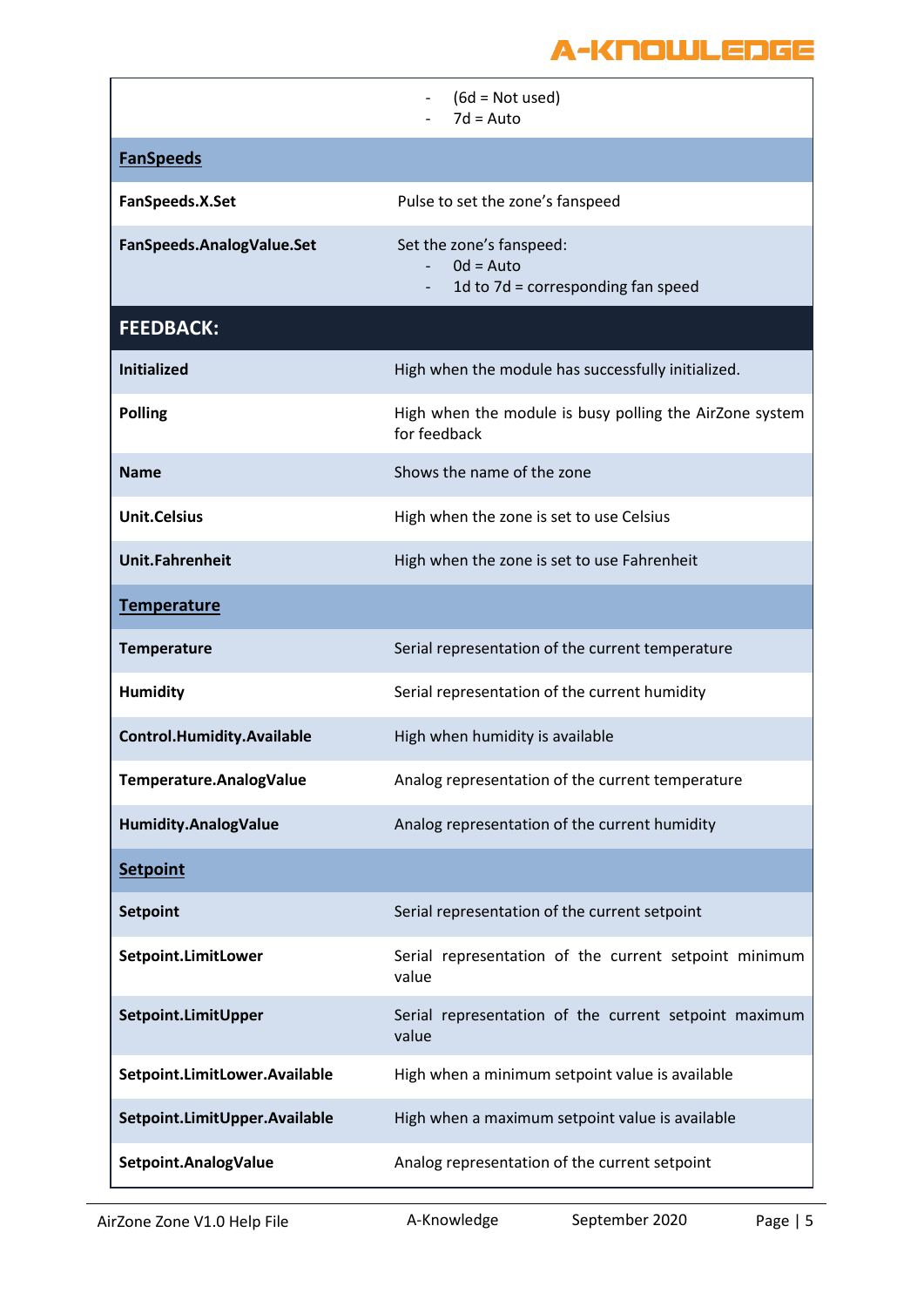| Setpoint.LimitLower.AnalogValue  | Analog representation of the current minimum setpoint<br>value                                                                                                                                                                                                               |
|----------------------------------|------------------------------------------------------------------------------------------------------------------------------------------------------------------------------------------------------------------------------------------------------------------------------|
| Setpoint.LimitUpper.AnalogValue  | Analog representation of the current maximum setpoint<br>value                                                                                                                                                                                                               |
| <b>Power</b>                     |                                                                                                                                                                                                                                                                              |
| <b>PoweredOn</b>                 | High when the zone is powered on                                                                                                                                                                                                                                             |
| <b>PoweredOff</b>                | High when the zone is powered off                                                                                                                                                                                                                                            |
| <b>Stages</b>                    |                                                                                                                                                                                                                                                                              |
| <b>Stages.Available</b>          | High when there are stages available to set on the AirZone<br>system                                                                                                                                                                                                         |
| <b>Stages.Controllable</b>       | High when there are stages controllable to set on the<br>AirZone system                                                                                                                                                                                                      |
| <b>Stages.X.Available</b>        | High when the corresponding stage is available                                                                                                                                                                                                                               |
| <b>Stages.X.Active</b>           | Shows the currently selected system stage.                                                                                                                                                                                                                                   |
| <b>Stages.Active.AnalogValue</b> | Shows the currently selected system stage:<br>$1d = Air$<br>$2d = Radiant$<br>3d = Combined                                                                                                                                                                                  |
| <b>Stages.Active.SerialValue</b> | Shows the name of the currently selected system stage                                                                                                                                                                                                                        |
| <b>Modes</b>                     |                                                                                                                                                                                                                                                                              |
| Modes.Available                  | High when there are modes available to set on the AirZone<br>system                                                                                                                                                                                                          |
| <b>Modes.Controllable</b>        | High when there are modes controllable to set on the<br>AirZone system                                                                                                                                                                                                       |
| Modes.X.Available                | High when the corresponding mode is available                                                                                                                                                                                                                                |
| Modes.X.Active                   | Shows the currently selected system mode.                                                                                                                                                                                                                                    |
| Modes.Active.AnalogValue         | Shows the currently selected system mode:<br>$1d = Stop$<br>$\overline{\phantom{a}}$<br>$2d =$ Cooling<br>$\overline{\phantom{a}}$<br>$3d$ = Heating<br>$\overline{\phantom{a}}$<br>$4d = Fan$<br>$5d = Dry$<br>$\overline{\phantom{a}}$<br>$(6d = Not used)$<br>$7d = Auto$ |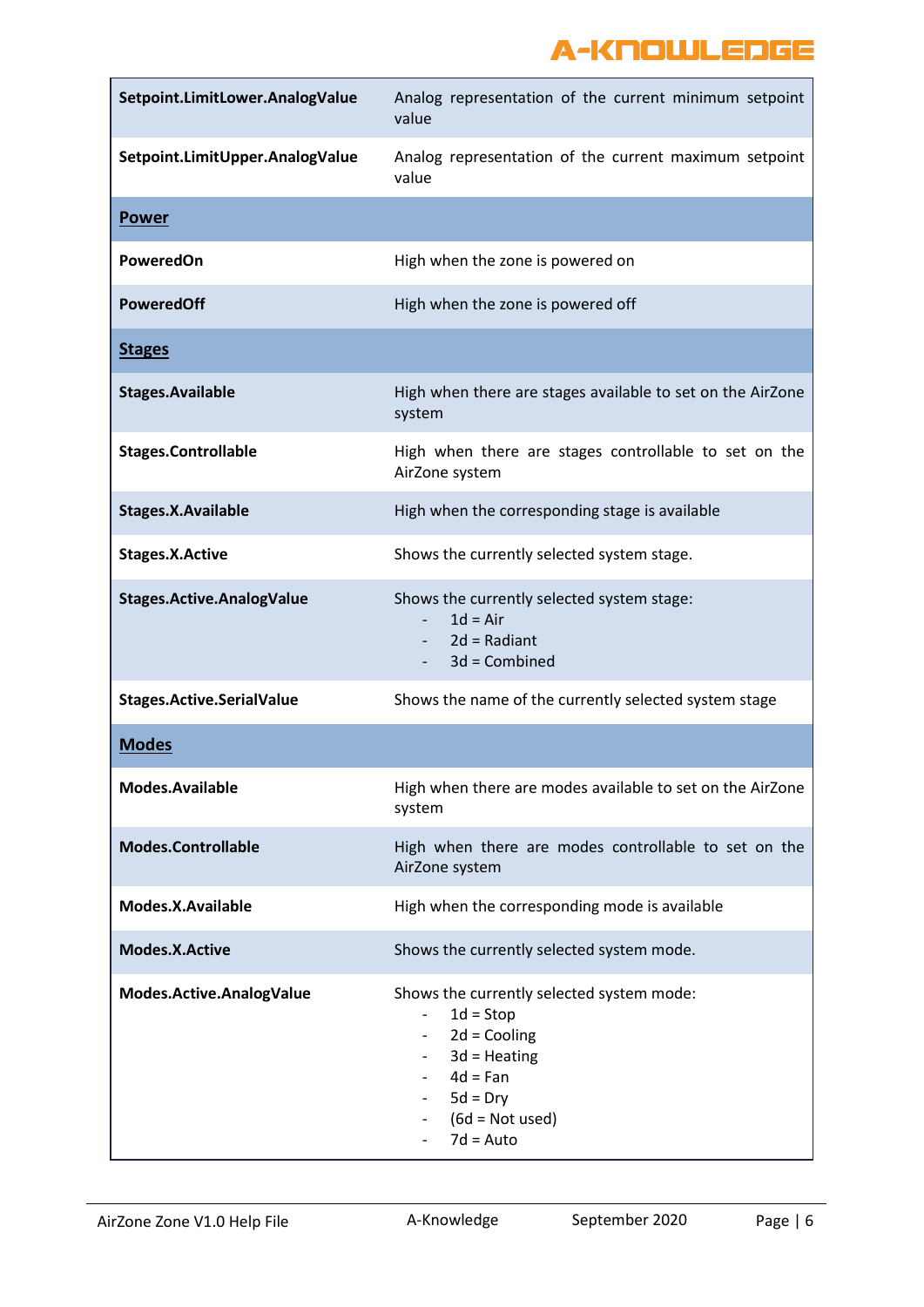| Modes.Active.SerialValue      | Shows the name of the currently selected system mode                                                                                                                                                                                                                                                                                                                                                    |
|-------------------------------|---------------------------------------------------------------------------------------------------------------------------------------------------------------------------------------------------------------------------------------------------------------------------------------------------------------------------------------------------------------------------------------------------------|
| <b>Fanspeeds</b>              |                                                                                                                                                                                                                                                                                                                                                                                                         |
| <b>Fanspeeds.Available</b>    | High when there are fanspeeds available to set on the<br>AirZone system                                                                                                                                                                                                                                                                                                                                 |
| <b>Fanspeeds.Controllable</b> | High when there are fanspeeds controllable to set on the<br>AirZone system                                                                                                                                                                                                                                                                                                                              |
| Fanspeeds.X.Available         | High when the corresponding fanspeed is available                                                                                                                                                                                                                                                                                                                                                       |
| <b>Fanspeeds.X.Active</b>     | Shows the currently selected system fanspeed.                                                                                                                                                                                                                                                                                                                                                           |
| Fanspeeds.Active.AnalogValue  | Shows the currently selected system fanspeed:<br>$0d = Auto$<br>1d to 7d = corresponding fan speed<br>$\sim$                                                                                                                                                                                                                                                                                            |
| Fanspeeds.Active.SerialValue  | Shows the name of the currently selected system fanspeed                                                                                                                                                                                                                                                                                                                                                |
| <b>Errors</b>                 |                                                                                                                                                                                                                                                                                                                                                                                                         |
| <b>HasZoneErrors</b>          | High when the zone is currently reporting any errors                                                                                                                                                                                                                                                                                                                                                    |
| <b>HasZoneWarnings</b>        | High when the zone is currently reporting any warnings                                                                                                                                                                                                                                                                                                                                                  |
| <b>ZoneErrors.Count</b>       | Shows the amount of errors currently reported by the zone                                                                                                                                                                                                                                                                                                                                               |
| ZoneErrors[XX]                | The name of the current error                                                                                                                                                                                                                                                                                                                                                                           |
| ZoneWarnings.Count            | Shows the amount of warnings currently reported by the<br>zone                                                                                                                                                                                                                                                                                                                                          |
| ZoneWarnings[XX]              | The name of the current warning                                                                                                                                                                                                                                                                                                                                                                         |
| <b>PARAMETERS:</b>            |                                                                                                                                                                                                                                                                                                                                                                                                         |
| SystemNumber                  | Defines the AirZone system number                                                                                                                                                                                                                                                                                                                                                                       |
| ZoneNumber                    | Defines the AriZone zone number                                                                                                                                                                                                                                                                                                                                                                         |
| <b>XXControlEnabled</b>       | These can be used to override the availability of the<br>corresponding item. If the AirZone reports such item to be<br>available, but this parameter is set to "No", then the<br>module will report the item to be unavailable. If the<br>AirZone reports such item to be unavailable, then this<br>parameter will have no effect and the item will always be<br>reported by the module as unavailable. |
| <b>TESTING:</b>               |                                                                                                                                                                                                                                                                                                                                                                                                         |